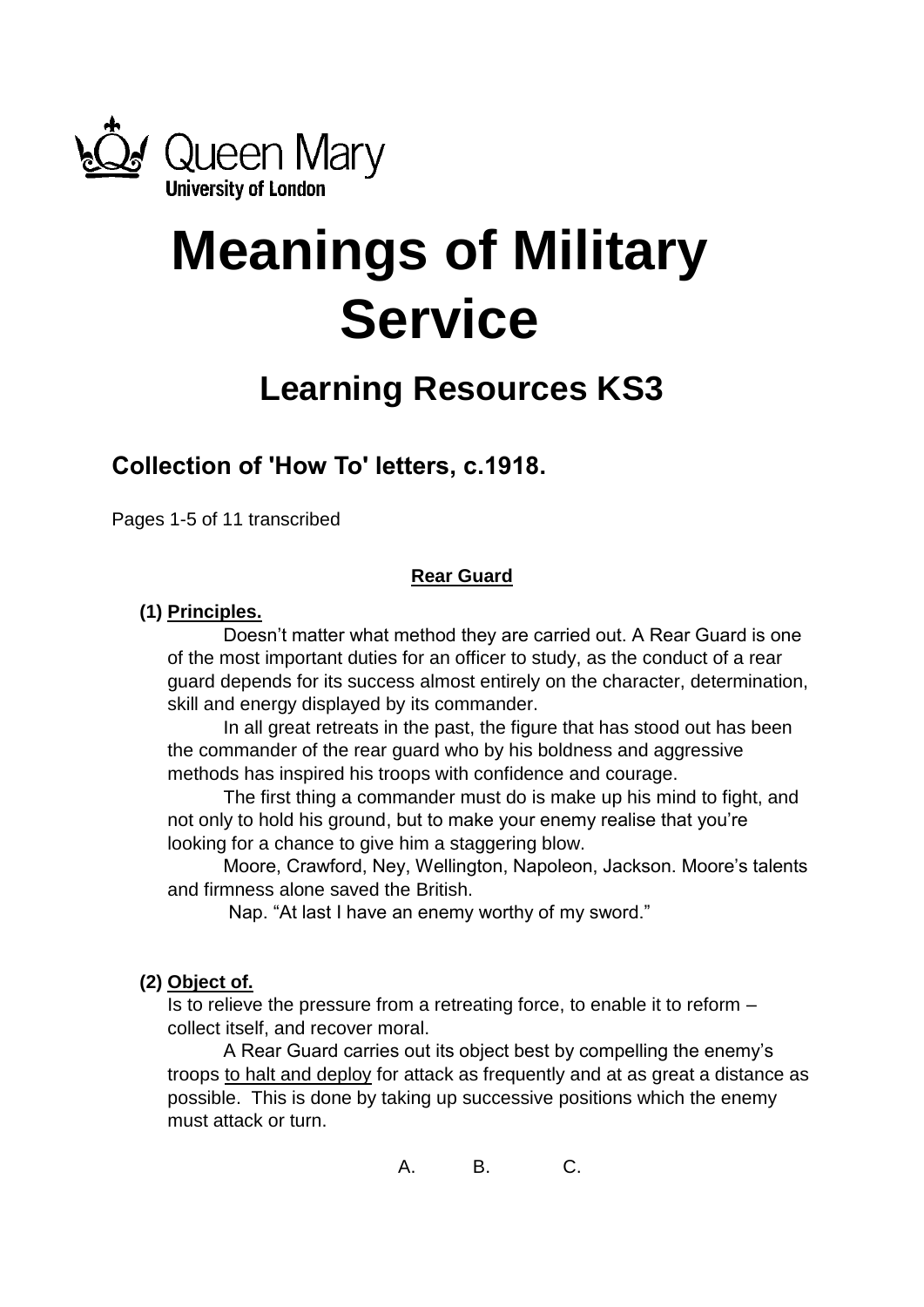A rear guard of a large force is retiring via A. B. C. The enemy deploy and attack A.

If the rear guard retire to B. the enemy without reforming – advance deployed attack B. But if the rear guard retire to C. five miles or more, the enemy must reform column of route – march. Then deploy again and attack C. All this takes a great deal of time, and it is time that a retreating army wishes to gain.

Each time that the enemy's dispositions are nearly complete the rear guard moves off by successive retirements to the next position – and – Each party cover the retirement of the next by its fire.

The retirements must be carried out with method and deliberation.

#### **(3) Duty of.**

- **1.** To show was strong a front as possible to the enemy.
- **2.** To make sure of good lines of retreat.

#### **(4) Method of Conducting for Small Parties.**

The same principles applied in an advance guard are applied in a rear. Retirements are made by successive bounds to rear. In open country retirements by small forces are made from hill to hill. In enclosed country retirements are made from bend to bend of the road.

#### **(5) How to Dispose Troops.**

When pursuit is not close, a rear guard should be disposed in the same way as an advanced guard reversed, - but patrols must be left to keep touch with the enemy.

If pursuit is vigorous – you must stand your ground, and prepare to hit back. I always advocate dividing your force in two  $-$  or  $\frac{1}{2}$ .

Either sections, troops or squadrons or regiment.

A. part holds its ground, with other B. Part retires – takes up position, so that it can cover the retirement of A.

A. then retires through B. and takes up a position concealed so as to cover B. and so on.

The result of this is that you can never be caught on the run  $-$  you keep a firm front – and give as great a display of force as you can. In making these retirements you must begin to choose your next position from your last position. By this means you will see what your position will look like from the enemy's point of view, and the successful Leader always takes into consideration as to what will influence the leader opposed to him. All the difficulties are not on your side.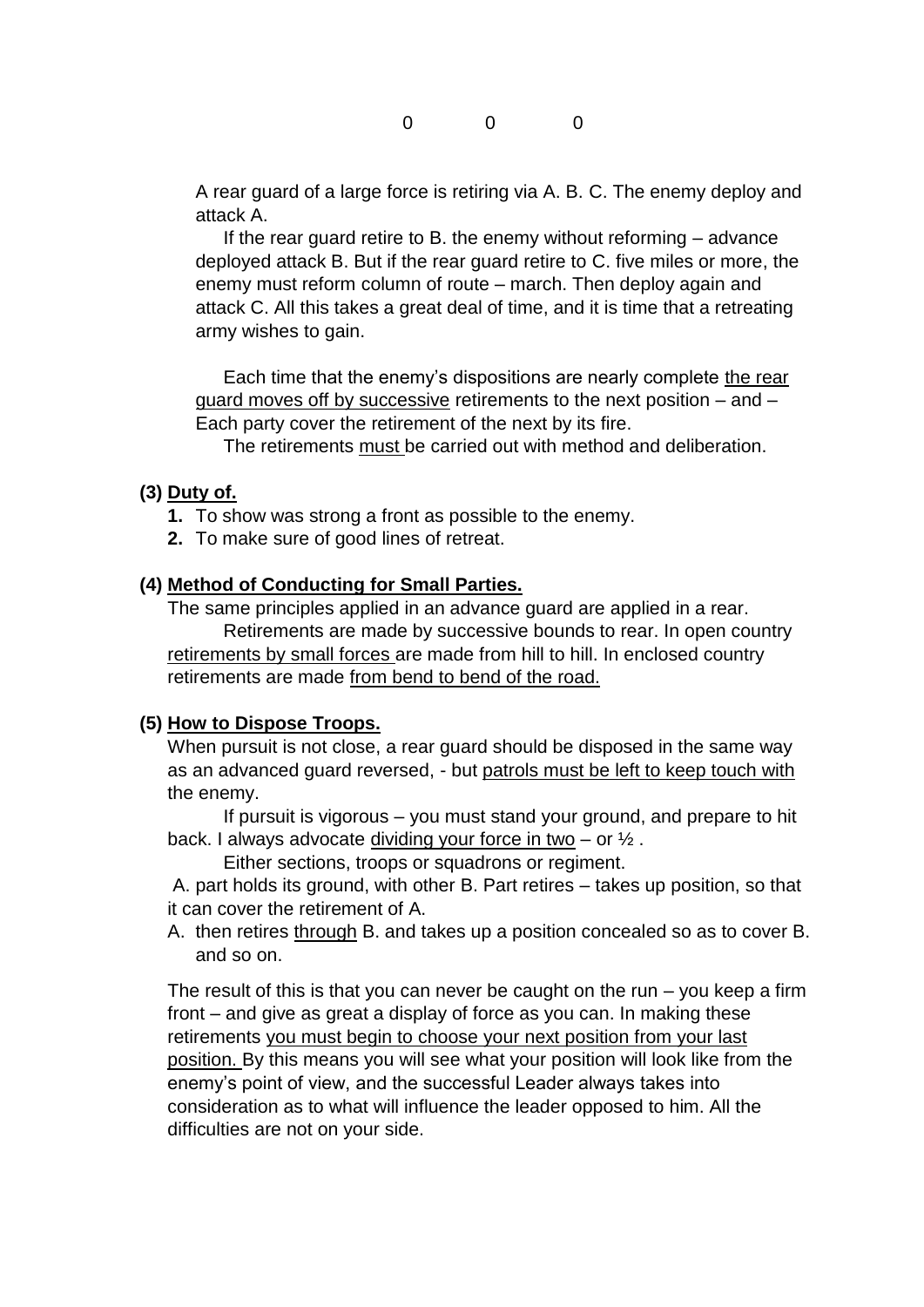Retire outwards in open country so as not to mask the fire of troops covering your retirement. Remember that every moment separates you from the main body – and watch your flaks to see you cannot be cut off. If you are cut off work your way round.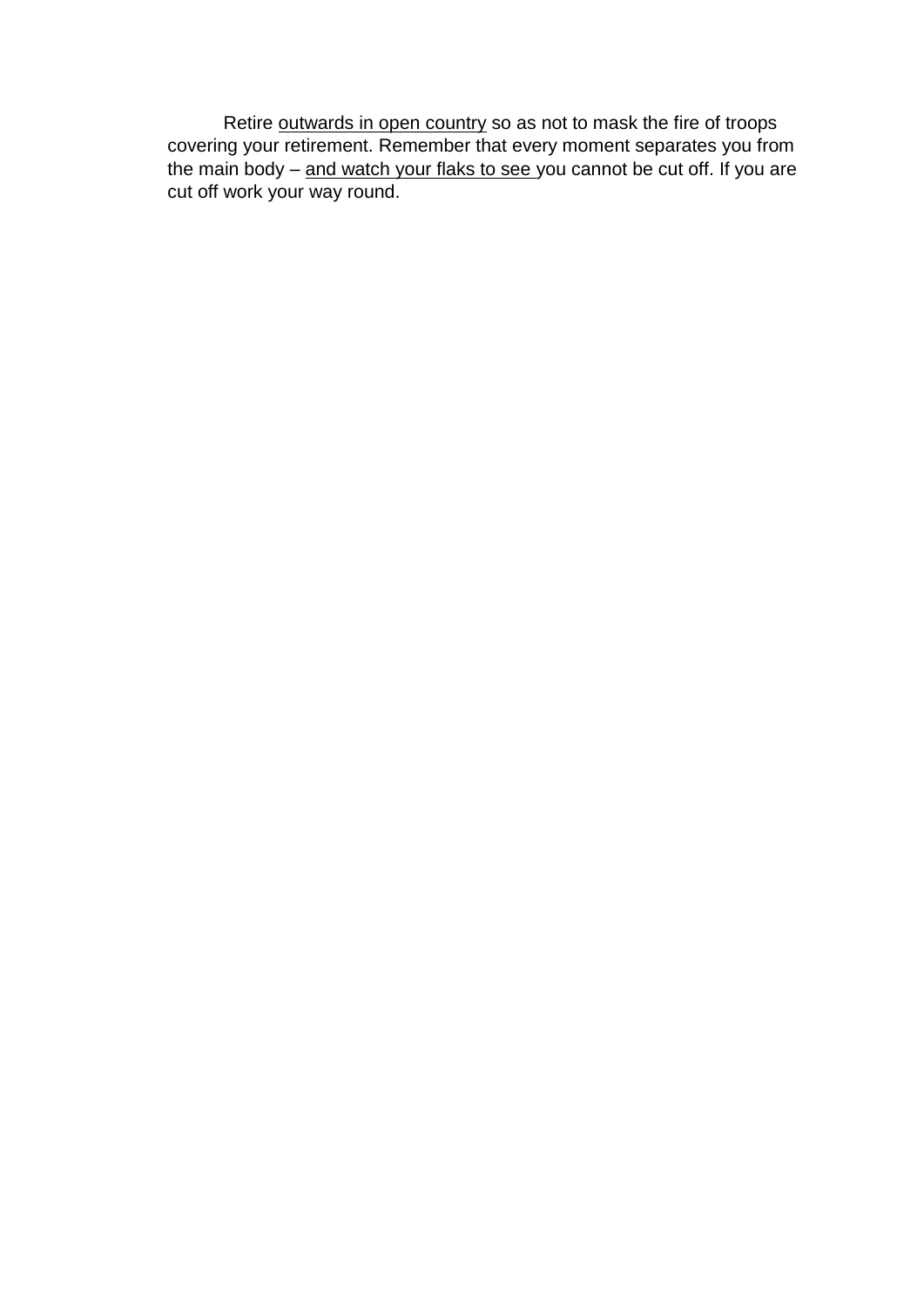# **Advance Guards.**

No troops must ever move through a country in which it is possible the enemy may be encountered without being preceded by an advance Guard.

# **Object of**

The object of the advance guard is

- I. To prevent the main body from being surprised.
- II. To give it time to deploy for action.
- III. To ensure that the main body is never caught in a defile.

#### **Duty of**

- i. Reconnoitre.
- ii. To fight.

The Strength depends on the size of force, length of defiles and time it is expected to resist – rough rule about  $\frac{1}{4}$  of force.

#### **General Principles.**

- **1.** The advance Guard must always be ready for action and must take the initiative, and seize any favourable ground for the main body.
- **2.** It must never retire.
- **3.** The commander must always have his troops in hand.
- **4.** The adv. Guard is responsible for the protection of the main body the moment the latter commences its march.
- **5.** It must not get too far ahead. EX. Nachod.
- **6.** It must not be too close. Ex Rouvaal.
- **7.** It must advance in bounds.
- **8.** It must always have something definite to hold on.
- **9.** The commander must always have his mind made up what he will do in case of attack.
- **10.**The commander must send out patrols to keep touch with troops on flank.
- **11.**The adv. of main body must not be delayed, and troops men with in same numbers brushed aside.

"Study the map very carefully and note the general nature of the country, with special reference to:

- (i) Tactical features running at right angles to the advance, and especially those affording good artillery positions.
- (ii) Tactical features outside the general line of the advance which will require to be reconnoitred.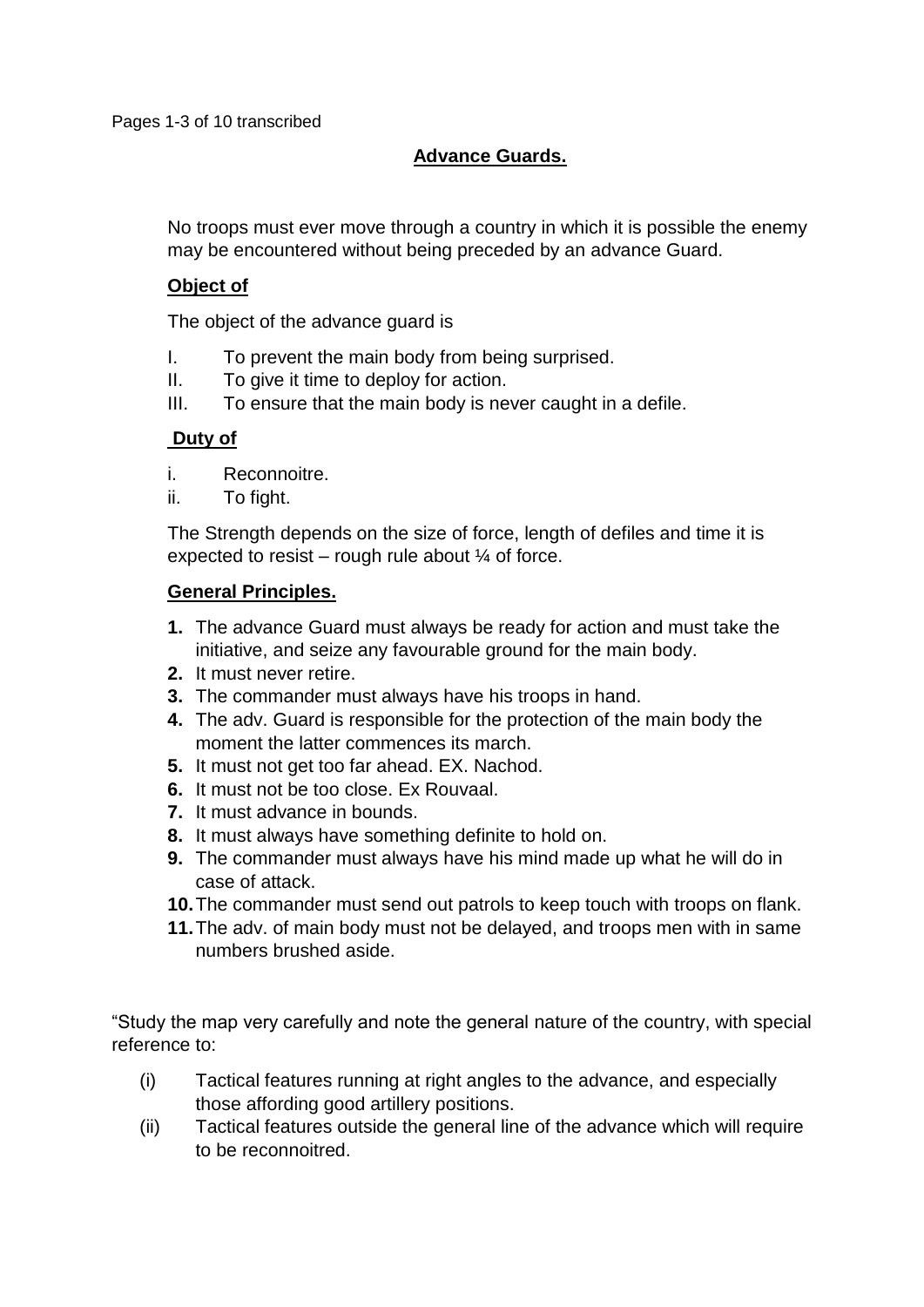- (iii) Obstacles in the shape of woods and steep hills which are likely to impede the advance.
- (iv) General run of the roads: whether parallel or at right angles to the line of advance.

Decide whether the line of advance of the main body can be covered by means of centre and flanking parties. Or whether picqueting must be resorted to.

Determine on the "Main Bounds" for the Advanced Guards. The ideal "bound" is to a strong tactical feature with good communications to flank and rear. "Main Bounds" should if possible be from three to five miles apart. The commanders of the different advanced positions of the Advanced Guard must arrange for intermediate "bounds". These should seldom be more than a mile to a mile and half apart. It is a definite rule that after each "Main Bound" advanced parties must communicate with the support, and when possible with parties to the right and left.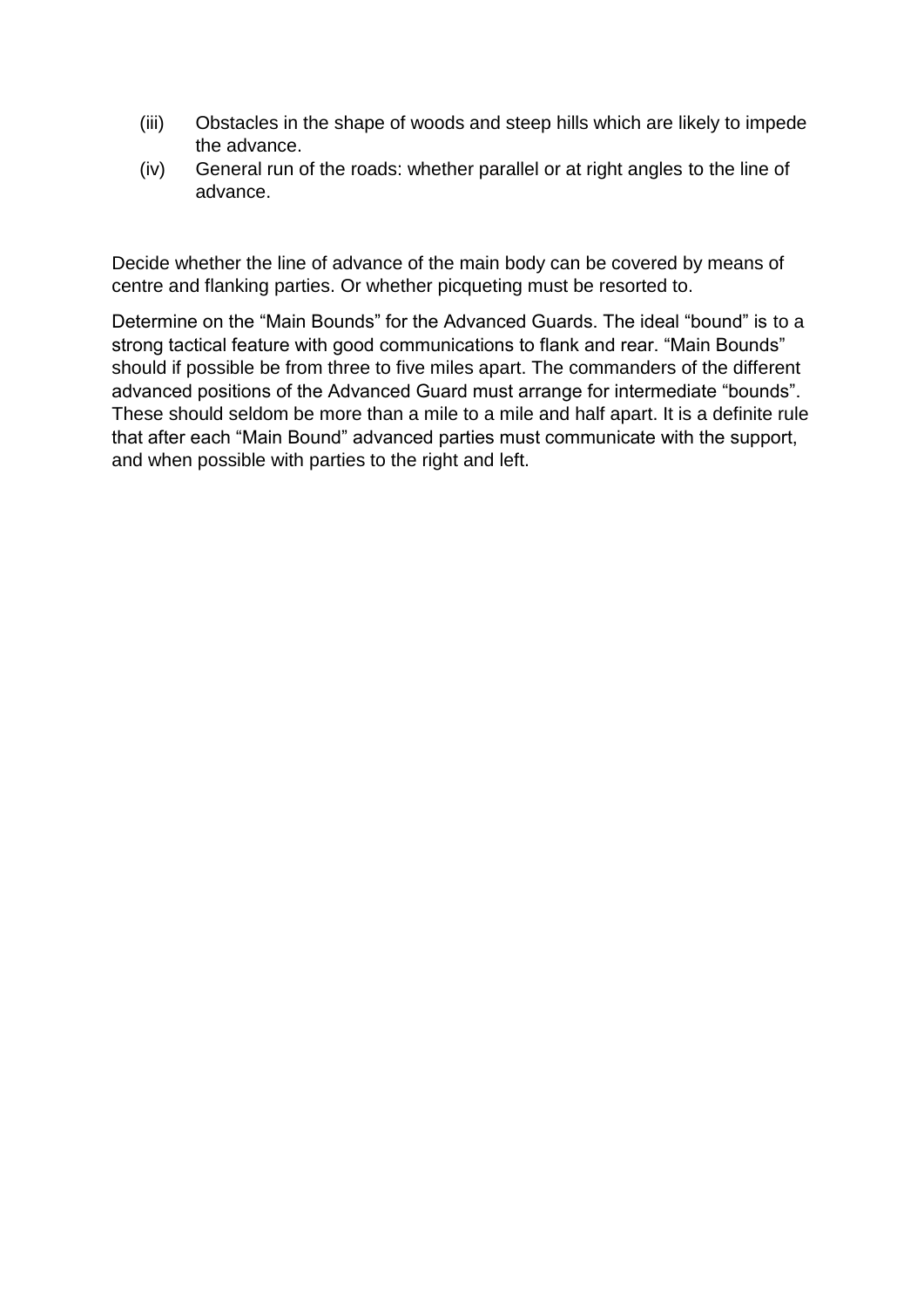# **Reconnaissance**

Information regarding the enemy's dispositions and the features of the country is absolutely essential for success in war.

Information required by the commander must be got by hook or by crook, and it must get back to the commander in time for it to be of use to him.

Before going into principles there are two remarks to make. A patrol consists of 2 parts (a) a leader and the men of patrol, (b) all classes of patrols if called on to make good any particular feature should act on the same principle. A leader should use the men of his patrol as circumstances demand.

A leader is accompanied by men to enable him to carry out his mission i.e.

- a. To prevent him falling into an ambuscade.
- b. To enable him to defend himself against enemy patrols.
- c. To enable him to send messages.

A patrol should move as concentrated as possible but the leader must suit his formation to the country.

#### **Principles.**

Reconnaissance is the service of obtaining information. It is divided under three headings: -

- (1) Strategical
- (2) Tactical
- (3) Protective
- 1. Strategical Reconnaissance means the discovery of armies and concentration areas and has passed from Cavalry to Aeroplane.
- 2. Tactical Reconnaissance is also passing to aeroplanes but often information must be gained by Cavalry. Misty weather may render aeroplane reconnaissance impossible.
	- a. Tactical reconnaissance is the gaining of information both of the enemy's disposition (when armies are close to each other) and of ground in order to furnish the Commander with information on which to base his tactical plan.
	- b. In order to consider clearly the principles on which reconnaissance should be conducted, it is necessary to define the different systems that may be used. There are two systems:
		- 1. Reconnaissance for Information.
		- 2. Reconnaissance for protection and warning.
	- c. There are three types of reconnaissance which differ essentially from each other in the methods by which the same object- information – is obtained. They are called
		- A. Contact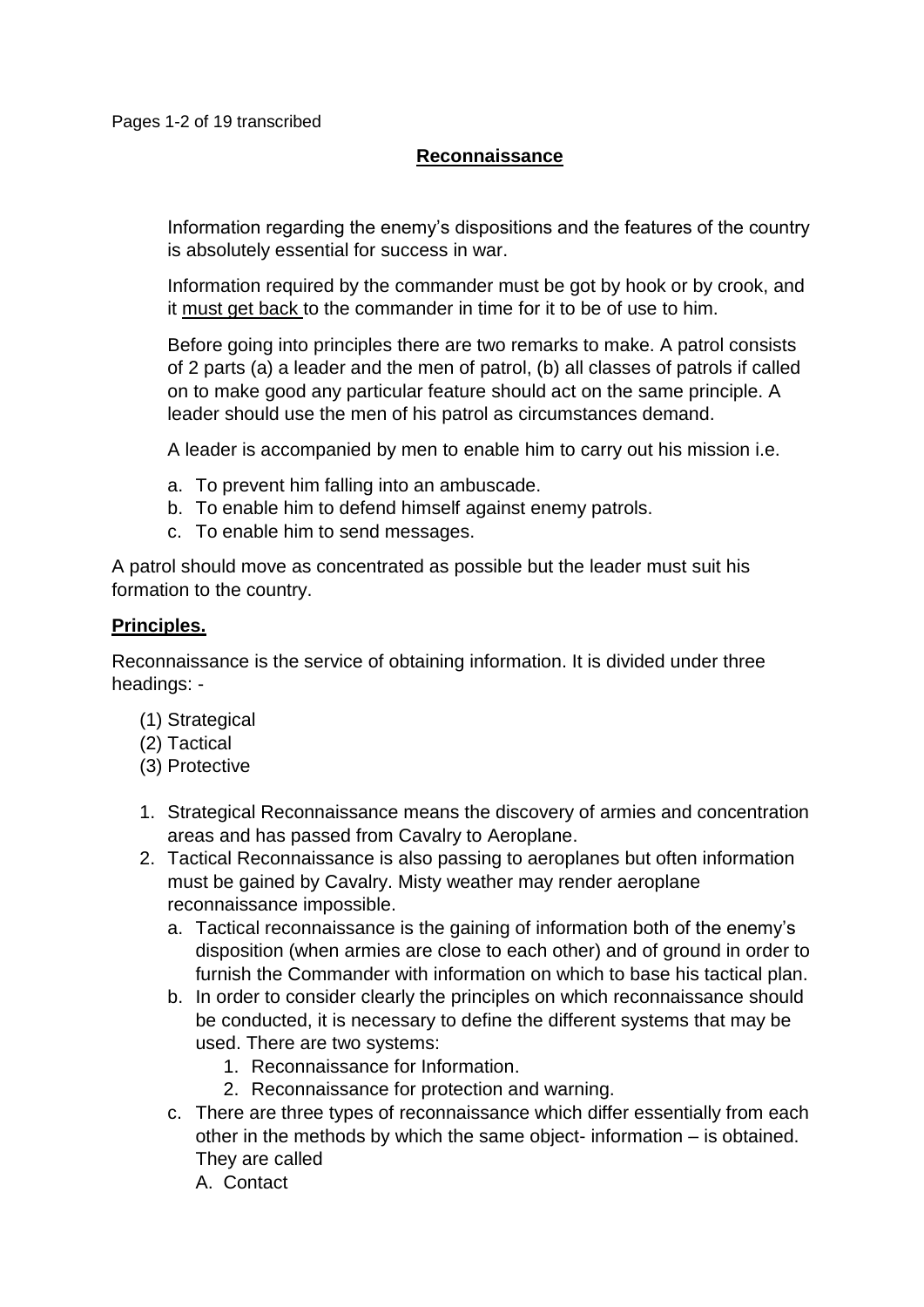- B. Independent
- C. Protective

# **Musketry Notes**

- **1.** Tendency to dismount too soon and in many cases scouts do a dismounted reconnaissance when a mounted one should be done.
- **2.** An advance should always be covered by Scouts unless the enemy is in full retreat when risks can be taken and troop leader himself go on and select fire position.
- **3.** On coming into action it is best to dismount even numbers first and then reinforce. The reinforcements should if necessary take over the ammunition of the Nos. 3 before they start.
- **4.** Covering Fire must always be given to assist any movement whether it be reinforcements or other portions of the line but at the same time commanders must fully realise that covering fire cannot always be given, and this fact must not prevent units pressing forward to the attack. A rapid advance in Cavalry Dismounted action is essential.
- **5.** A. In Attack you want to save time so reserve fire as long as possible. In Defence (ramparts) you want to waste time so open at long range. Except a rearguard against cavalry when fire should be reserved.
	- **B.** The description of difficult objectives such as a fold in the ground without distinctive features necessitates the employment of some system. All
		- Section leaders should master the clock face system of directing.
	- **C.** Fire unit commander must pick up some prominent features in his sector of ground and describe target, give range and rate of fire.
	- **D.** Choice of background, avoid new cut grass, avoid unnecessary movement especially officers.
	- **E.** Close grouping of collective fire favours.
		- **a.** The production of maximum fire effect against dense formations.
		- **b.** The observation of results.
		- **c.** The maximum effect when sighting has been verified by trial shots or otherwise.
	- **F.** Fire artificially distributed in depth is called searching fire. Fire distributed laterally is called distributed or sweeping fire.
	- **G.** In attack concentrate for decisive effect; distribute for neutralising effect.
	- **H.** In defense distribute in open ground concentrate on sheltered avenues of approach.
	- **I.** Fire slowly when enemy is halted. Fire rapidly when enemy is in movement.
	- **J.** Men must get up and lie down quickly.
	- **K.** Importance of control in order to break off action and take advantage of mobility.
- **6.** On the command "Retire" the troop will invariably wiggle back till out of sight, and this will always be done in retiring from a position under fire, but when the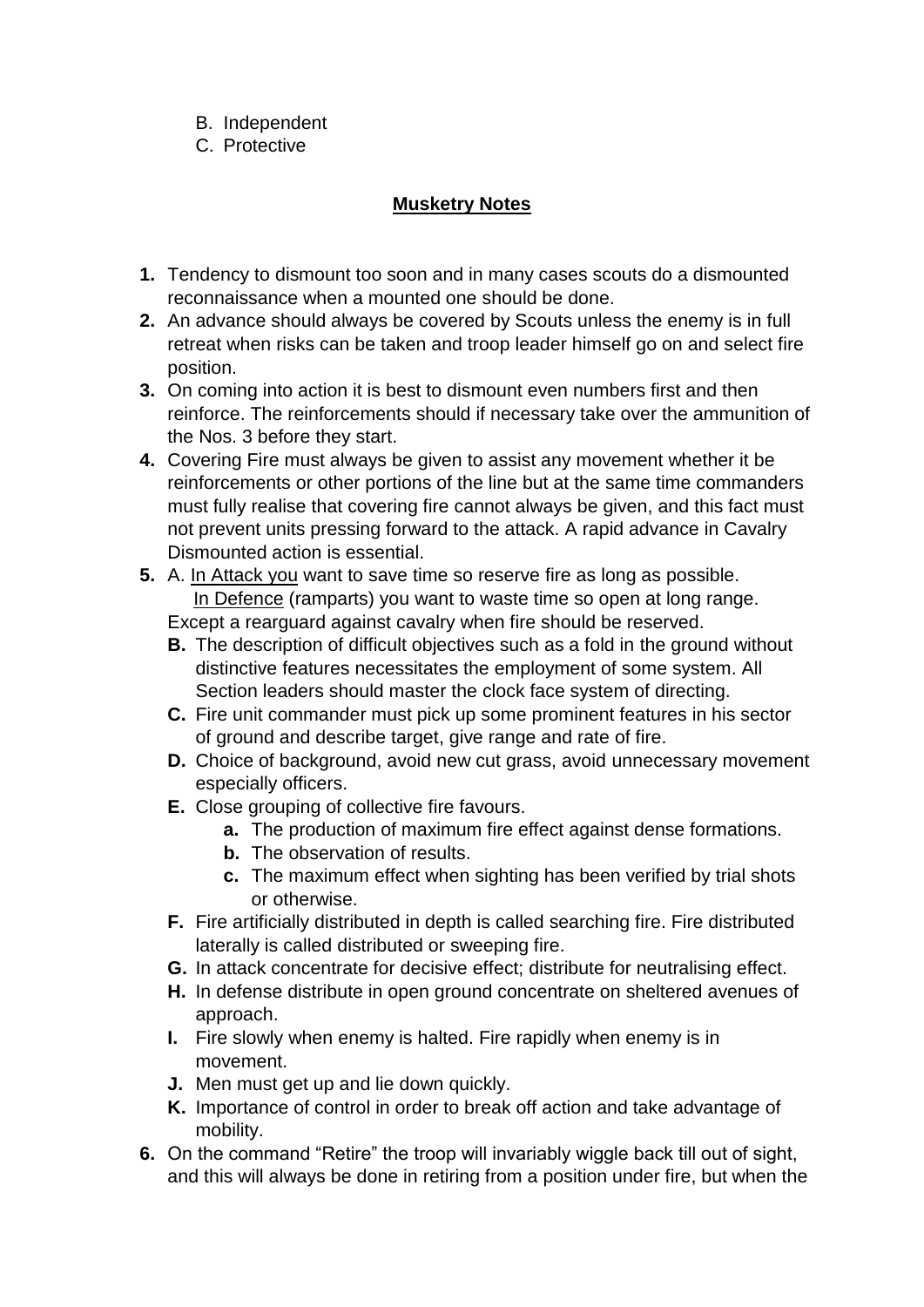enemy has vacated a position and is on the run, secrecy is no longer essential and the command "Mount" can be given when all rise up and get to their horses as quickly as possible.

- **7.** Leaders must differentiate between the occasions for the use of Rapid and Ordinary rates of fire.
- **8.** When "Cease Fire" is ordered all safety catches must be over. The command cease fire should invariably be given before movement.
- **9.** If the Nos. 3 are brought into the firing line, they should be sent back first to render horses mobile before the remainder retire.
- **10.**The duties of observers are:
	- (a) To look for signals or commands from Squadron Leader.
	- (b) To keep a look out for the appearance of fresh targets. Care must be taken not to sacrifice the one for the other, which there is a tendency to do.
- **11.**Troops detached to right or left must be very careful to maintain signalling communication with squadron leader, and also to be on the look out for signals from him.
- **12.**In a retirement always send someone back to select next position and at any rate do not order a troop or section back without explaining to the leader the position you wish him to take up. Care must be taken that horses when led, whether by mounted men or men on foot are led in the proper manner.